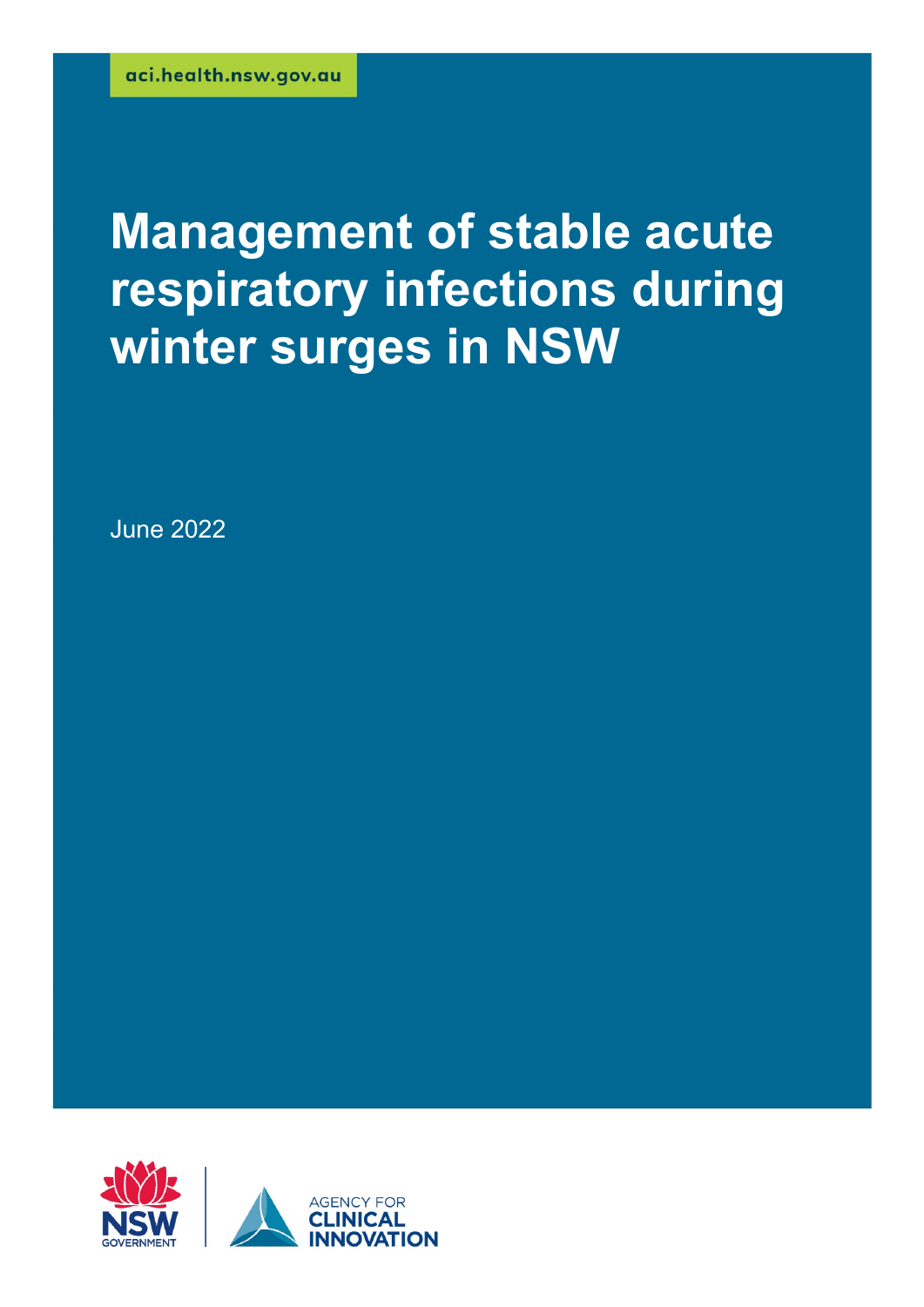The Agency for Clinical Innovation (ACI) is the lead agency for innovation in clinical care.

We bring consumers, clinicians and healthcare managers together to support the design, assessment and implementation of clinical innovations across the NSW public health system to change the way that care is delivered.

The ACI's clinical networks, institutes and taskforces are chaired by senior clinicians and consumers who have a keen interest and track record in innovative clinical care.

We also work closely with the Ministry of Health and the four other pillars of NSW Health to pilot, scale and spread solutions to healthcare system-wide challenges. We seek to improve the care and outcomes for patients by re-designing and transforming the NSW public health system.

Our innovations are:

- person-centred
- clinically-led
- evidence-based
- value-driven.

#### **www.aci.health.nsw.gov.au**

#### **AGENCY FOR CLINICAL INNOVATION**

1 Reserve Road St Leonards NSW 2065

Locked Bag 2030, St Leonards NSW 1590 T +61 2 9464 4666 E aci-info@nsw.gov.au | aci.health.nsw.gov.au

SHPN (ACI) 220481; ISBN 978-1-76023-238-2

**Disclaimer:** Content within this publication was accurate at the time of publication. This work is copyright. It may be reproduced in whole or part for study or training purposes subject to the inclusion of an acknowledgment of the source. It may not be reproduced for commercial usage or sale. Reproduction for purposes other than those indicated above, requires written permission from the NSW Agency for Clinical Innovation.

**Version:** 1 **Trim:** ACI/D22/1168

**Date published:** June 2022

**© Agency for Clinical Innovation 2022**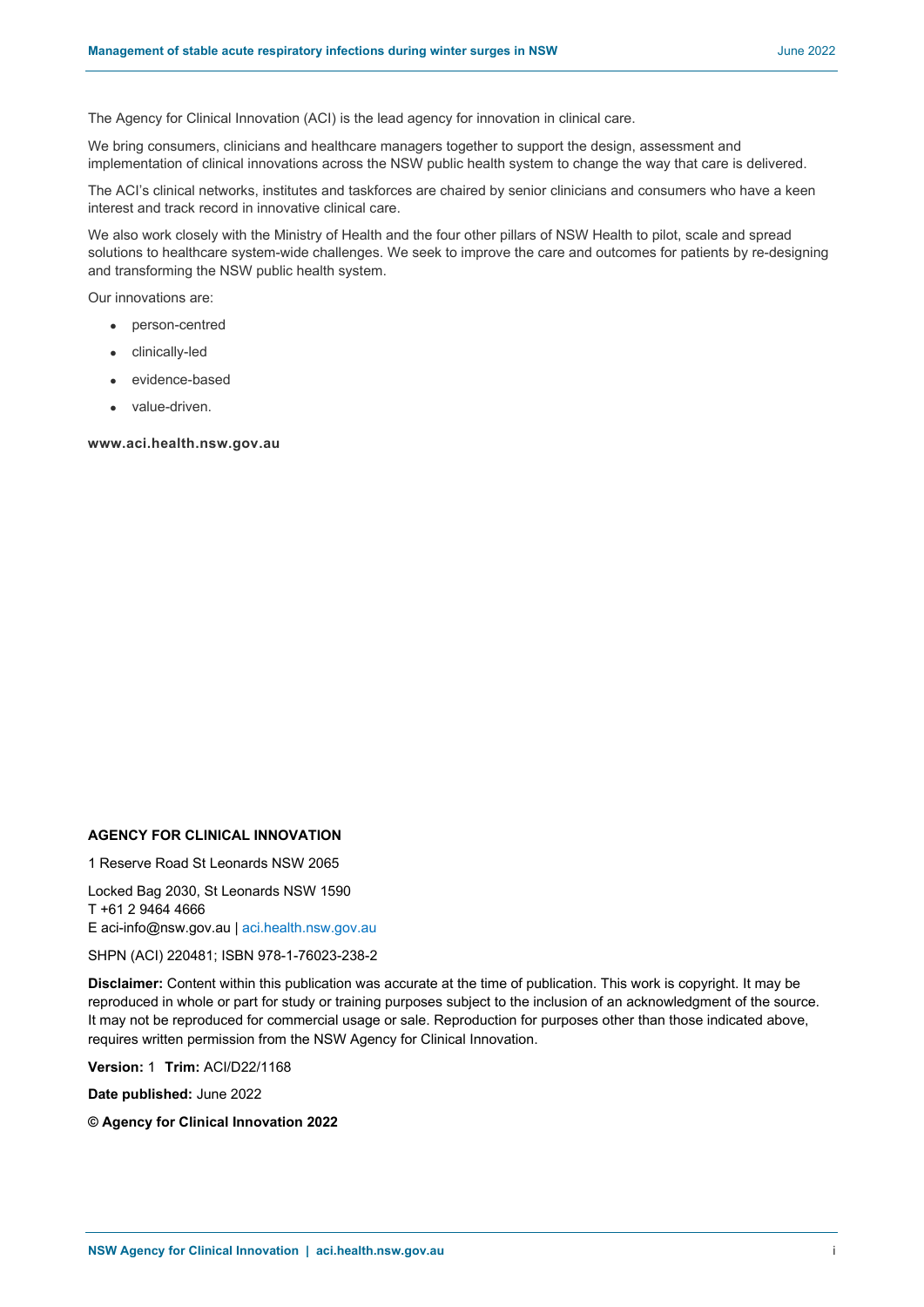# **Contents**

| Table 1. Severity definitions of ARI in adults (>16 years), with suggested management |  |
|---------------------------------------------------------------------------------------|--|
| Table 2. Severity definitions of ARI in children (<16 years), with suggested          |  |
|                                                                                       |  |
|                                                                                       |  |
|                                                                                       |  |
|                                                                                       |  |
|                                                                                       |  |
|                                                                                       |  |
|                                                                                       |  |
|                                                                                       |  |
|                                                                                       |  |
|                                                                                       |  |
|                                                                                       |  |
| Figure 1. Decision pathway: suitability for management in ARI diversion clinic  13    |  |
|                                                                                       |  |
| Table 1. Medications for influenza treatment in adults and children 14                |  |
| Table 2. Medications for influenza prophylaxis in adults and children 14              |  |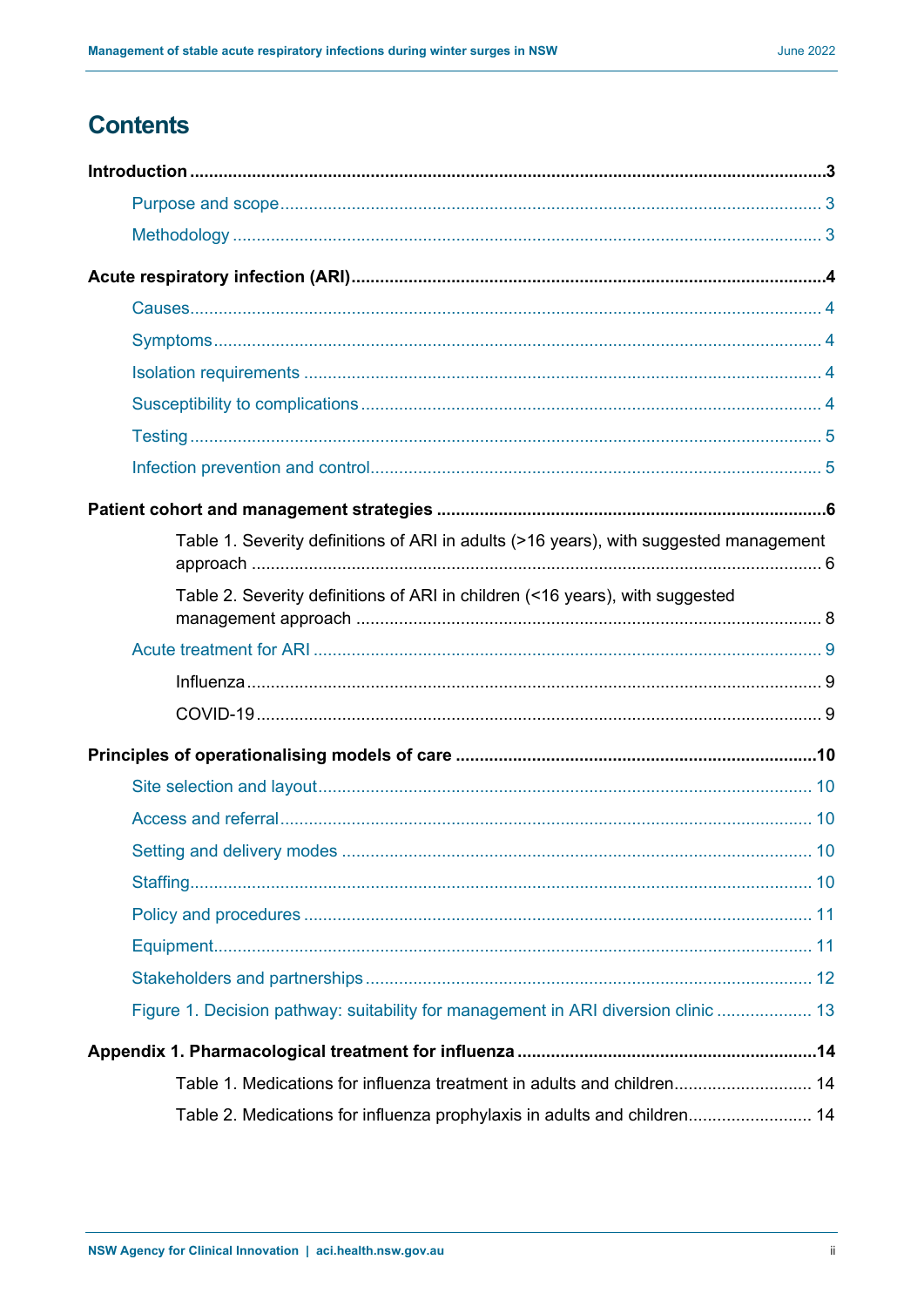# <span id="page-3-0"></span>**Introduction**

# <span id="page-3-1"></span>**Purpose and scope**

This document is intended to support the management of people with stable differentiated and undifferentiated acute respiratory infections during winter surge periods.

It has been developed to assist health services to advise patients; assess the risk of serious complications; and to provide clinical guidance on the early acute management of these conditions with antiviral therapies, where appropriate.

This guide provides high-level advice and support to local health districts (LHDs) and specialty health networks (SHNs) to step-up and operationalise an acute respiratory infection (ARI) diversion clinic, when the need arises due to winter surge activity. This model is distinct from the pandemic response flu clinics.

This is a living document. It will continue to evolve and be updated through an iterative process of multispecialty consultations.

# **Potential triggers for establishing a rapid ARI clinic**

System-wide surge pressures across NSW Health will be the trigger for LHDs to step-up an ARI diversion clinic. This will differ for each LHD/SHN, with varying capacity limitations and pressures specific to the local context. ARI monitoring should be established through the local Public Health Unit.

Most of these patients should continue to be managed in primary care. The ARI clinics should be considered as an addition to the local health district's short term escalation plans (STEP) plans and associated strategies.

Examples of scenarios that may trigger an LHD/SHN to establish an ARI diversion clinic may include:

- where modelling projections or epidemiological data suggest an increase in ARI presentations that are likely to result in system pressures (including pressures on patient flow and bed allocation)
- significant community prevalence in the local population that impacts the emergency department (ED) through increased presentations.

# <span id="page-3-2"></span>**Methodology**

The available evidence and evidence check undertaken by the [NSW Critical Intelligence](https://aci.health.nsw.gov.au/covid-19/critical-intelligence-unit)  [Unit](https://aci.health.nsw.gov.au/covid-19/critical-intelligence-unit) (CIU) was considered by an expert group of NSW clinicians to inform the development of this quidance.<sup>1-3</sup> Emerging evidence is also being monitored by the CIU and will be included in this document, as required.

The evidence in regard COVID-19 and its early treatment is based on the recommendations of the National COVID-19 Clinical Evidence Taskforce (NCCET), which specifies recommendations for the use of anti-SARS-CoV-2 monoclonal antibodies and antivirals in adults and adolescents in Australia. The evidence regarding the early treatment of influenza is based on systematic reviews of the literature. 4-7

Historical documents produced by NSW Health in relation to infectious disease clinics were reviewed to inform the operational considerations outlined in this document.<sup>8, 9</sup>

This document should be read in conjunction with [medication safety guidance](https://www.cec.health.nsw.gov.au/keep-patients-safe/medication-safety/medicine-updates) and infection [prevention and control guidance](https://www.cec.health.nsw.gov.au/keep-patients-safe/COVID-19) developed by the Clinical Excellence Commission (CEC).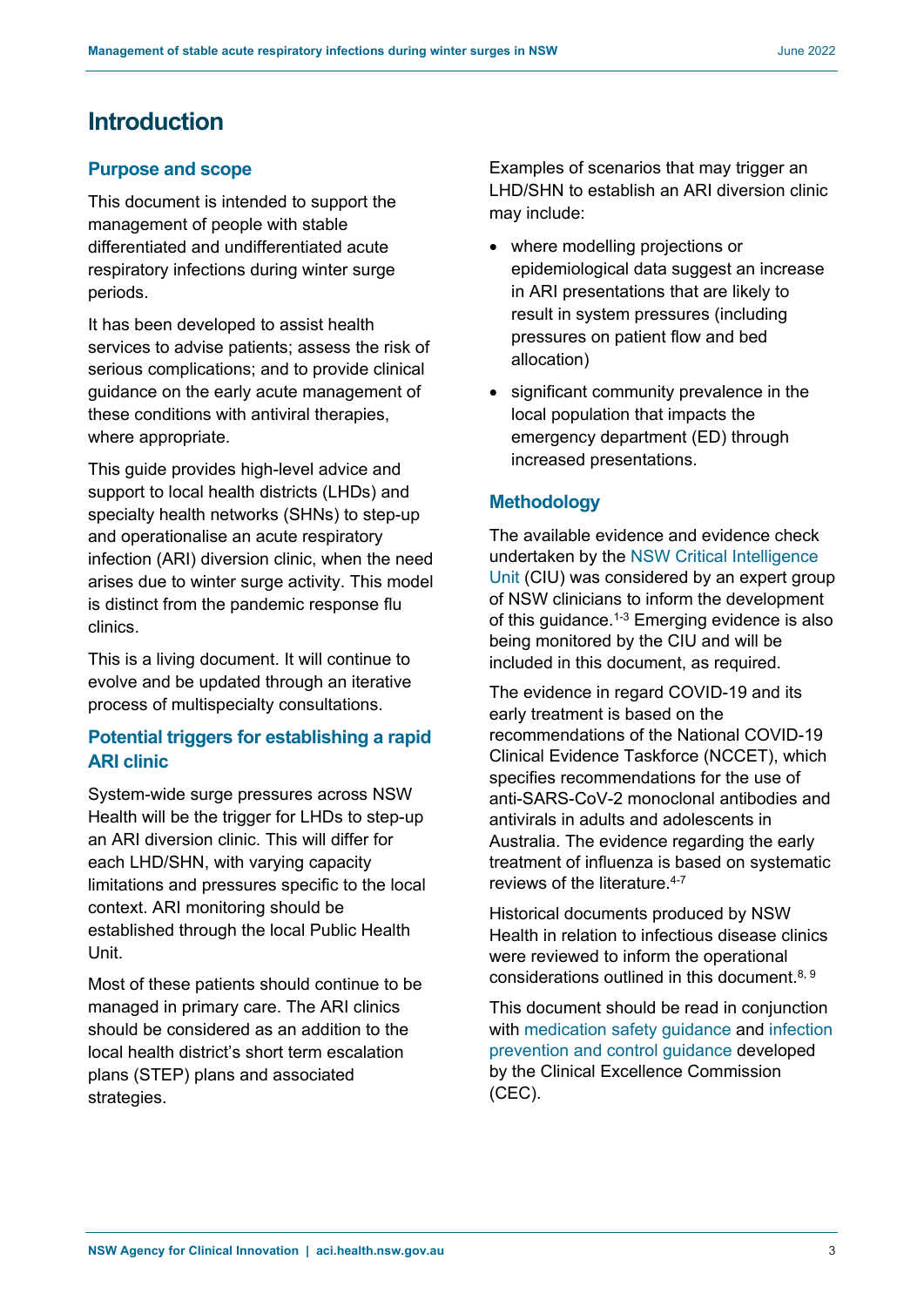# <span id="page-4-0"></span>**Acute respiratory infection (ARI)**

## <span id="page-4-1"></span>**Causes**

An acute respiratory infection (ARI) may be caused by several viruses, including:

- SARS-CoV-2 (responsible for COVID-19)
- Influenza A and B
- Respiratory syncytial virus (RSV)
- Parainfluenza
- Metapneumovirus
- Rhinoviruses
- Seasonal coronaviruses
- Adenovirus

# <span id="page-4-2"></span>**Symptoms**

Symptoms of ARI are similar for influenza, COVID-19 and RSV. These include, new onset fever, sore throat, nasal congestion, runny nose, cough, fatigue or malaise, along with body aches. More serious infection can lead to breathlessness on exertion or, in severe cases, at rest.

Most people with an ARI will only experience a brief self-limiting illness. They will be able to manage with rest, analgesia and fluids at home.

ARIs can lead to lower respiratory complications, such as pneumonia and, in young children, bronchiolitis. ARIs often trigger acute exacerbations of asthma and chronic obstructive pulmonary disease (COPD) and may worsen existing cardiac failure. These conditions will also require treatment.

Rarely, both influenza and COVID-19 may lead to a severe inflammatory syndrome, known as multisystem inflammatory syndrome. This is characterised by a severe illness with systemic inflammation and shock. This phenomenon may occur in adults and children. 10, 11

#### <span id="page-4-3"></span>**Isolation requirements**

People with ARI symptoms should generally not return to work or school until their acute symptoms have resolved (noting that some symptoms, such as post viral cough, may persist for weeks). The infection can be transmitted to other people, so those working with susceptible populations should not return to work until asymptomatic and the recommended timeframe is reached for the specific respiratory infection (pathogen); where not identified this should be for seven days.

People with COVID-19 must follow the current NSW Public Health orders and guidance on isolation following confirmation of a positive test result.<sup>12</sup>

People (including health workers) with influenza are considered no longer infectious if 24 hours have elapsed since the resolution of fever, provided either:

- they have received 72 hours of antiinfluenza medication; or
- five days have elapsed since onset of respiratory symptoms.

Children and younger adults may shed influenza virus for 10 or more days, and immunosuppressed persons may shed all viruses for weeks. However, the ability to transmit infection is likely to be higher when respiratory symptoms are present.<sup>13</sup>

## <span id="page-4-4"></span>**Susceptibility to complications**

Certain groups are more susceptible to complications from ARIs, and should be considered for closer monitoring and early use of antiviral therapies against influenza and/or COVID-19.

In adults (>16 years), the following groups may be susceptible:

• Age 75 years or older (people of Aboriginal or Torres Strait islander background >35 years).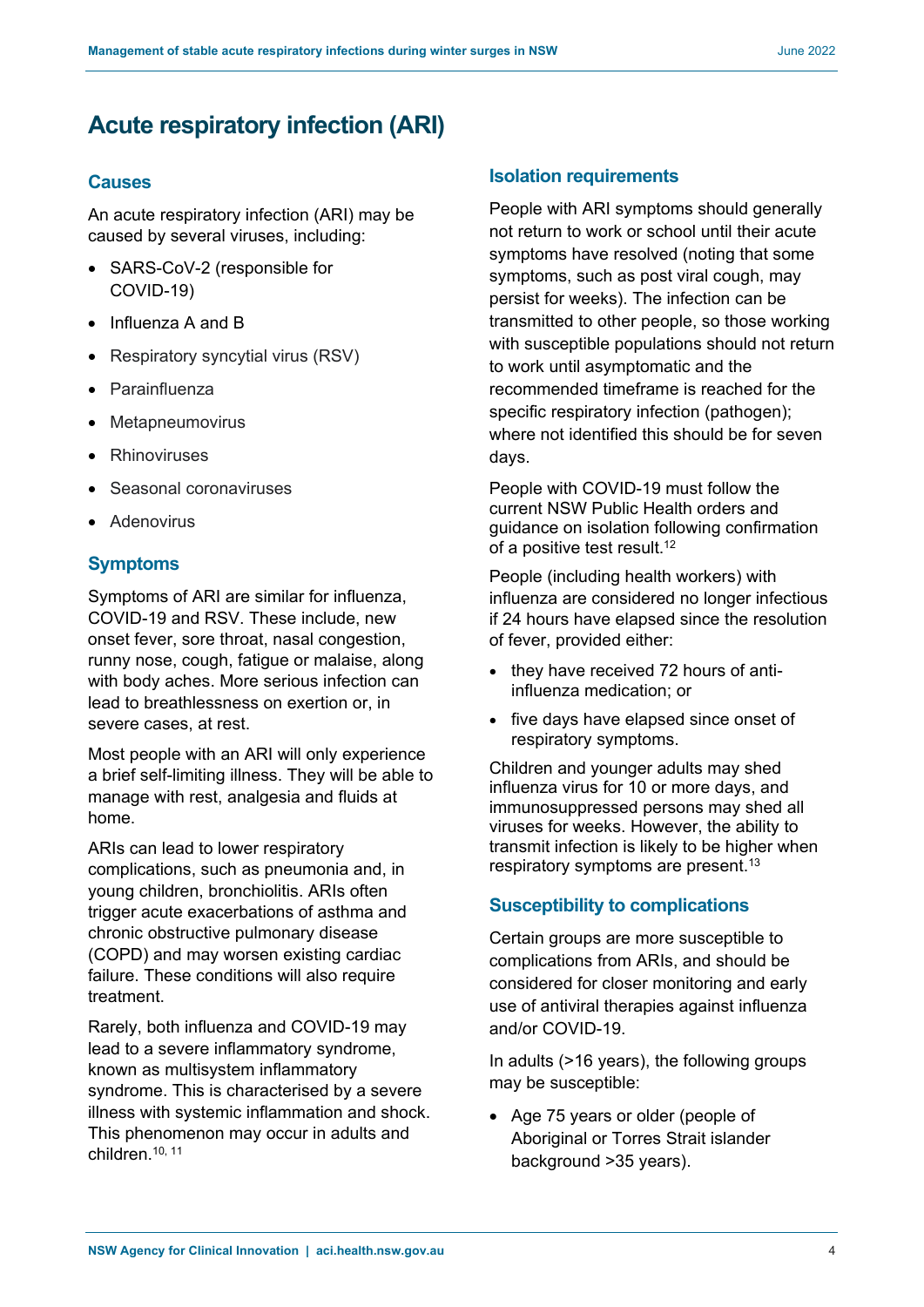- Residents of aged care or disability care facilities.
- People with:
	- a disability who have impaired cardiac or respiratory function.
	- severe chronic lung disease, asthma, COPD, pulmonary fibrosis or bronchiectasis
	- a significant impairment from a chronic neurological condition
	- congestive heart failure (NYHA class to or greater)
	- obesity (BMI greater than or equal 30)
	- chronic kidney disease (eGFR less than 60 ml/min)
	- diabetes requiring medication for glycaemic control
	- liver cirrhosis
- People who are moderately or severely immunocompromised.
- Pregnant women; particularly those in the second and third trimester, who are at risk from influenza.

Children with the following conditions may be susceptible:

- Severe chronic or complex illness
- Significant cardiac or respiratory problems
- Immunosuppression
- Other risk factors for severe influenza as per: *List. [Specified medical conditions](https://immunisationhandbook.health.gov.au/resources/tables/list-specified-medical-conditions-associated-with-increased-risk-of-influenza-disease-and-severe-outcomes)  [associated with increased risk of influenza](https://immunisationhandbook.health.gov.au/resources/tables/list-specified-medical-conditions-associated-with-increased-risk-of-influenza-disease-and-severe-outcomes)  [disease and severe outcomes](https://immunisationhandbook.health.gov.au/resources/tables/list-specified-medical-conditions-associated-with-increased-risk-of-influenza-disease-and-severe-outcomes)*.

Further advice on risk factors, supportive care and antiviral therapy for children with COVID is available from the [National COVID-19](https://covid19evidence.net.au/)  [Clinical Evidence Taskforce.](https://covid19evidence.net.au/)

# <span id="page-5-0"></span>**Testing**

Managing ARI depends on clinical recognition of the syndrome, **not** laboratory diagnosis of a specific virus.

Patients who are managed via an ARI diversion clinic should be tested based on clinical assessment, rather than surveillance.

Testing should be undertaken for those who are at high risk of severe illness; who may require admission to hospital; or who would be eligible for a disease modifying treatment.

If there are likely to be delays receiving the test result, treatment should not be delayed.

For a formal diagnosis, the standard NSW ARI PCR (triplex) will test for influenza, RSV and SARS-CoV-2 (including rapid and urgent PCR tests). Rapid antigen tests (RATs) for COVID-19 will only identify SARS-CoV-2.14

More detailed testing recommendations are outlined in the current IPAC/CEC guidelines: *[Winter strategy: Testing and IPAC for acute](https://www.cec.health.nsw.gov.au/__data/assets/pdf_file/0003/726213/winter-strategy-testing-and-ipac-for-acute-respiratory-infection.pdf)  [respiratory infection](https://www.cec.health.nsw.gov.au/__data/assets/pdf_file/0003/726213/winter-strategy-testing-and-ipac-for-acute-respiratory-infection.pdf)*. 14

Testing recommendations for an ARI diversion clinic are outlined in Figure 1.

# <span id="page-5-1"></span>**Infection prevention and control**

All patients presenting with any ARI symptoms should be wearing a surgical mask as able and age appropriate. Staff should be wearing a surgical mask with the addition of eyewear for care of any patient presenting with an ARI. A P2/N95 respirator is required for COVID-19 and any ARI where an aerosol generating procedure or behaviour is encountered.

Patients with ARI symptoms, or confirmed influenza, COVID-19 or RSV, should be isolated or managed in cohorts with other cases according to IPAC/CEC guidelines: *[Winter strategy: Testing and IPAC for acute](https://www.cec.health.nsw.gov.au/__data/assets/pdf_file/0003/726213/winter-strategy-testing-and-ipac-for-acute-respiratory-infection.pdf)  [respiratory infection](https://www.cec.health.nsw.gov.au/__data/assets/pdf_file/0003/726213/winter-strategy-testing-and-ipac-for-acute-respiratory-infection.pdf)*. 14

Information supporting bed allocation and patient flow can be found in the [2018](https://www.health.nsw.gov.au/Infectious/controlguideline/Pages/influenza.aspx#2) *NSW [Health Influenza Control Guideline](https://www.health.nsw.gov.au/Infectious/controlguideline/Pages/influenza.aspx#2)*. <sup>13</sup> Specific infection control guidance for COVID-19 is available in the *[CEC COVID-19 Infection](https://www.cec.health.nsw.gov.au/__data/assets/pdf_file/0018/644004/COVID-19-IPAC-manual.pdf)  [Prevention and Control Manual.](https://www.cec.health.nsw.gov.au/__data/assets/pdf_file/0018/644004/COVID-19-IPAC-manual.pdf)*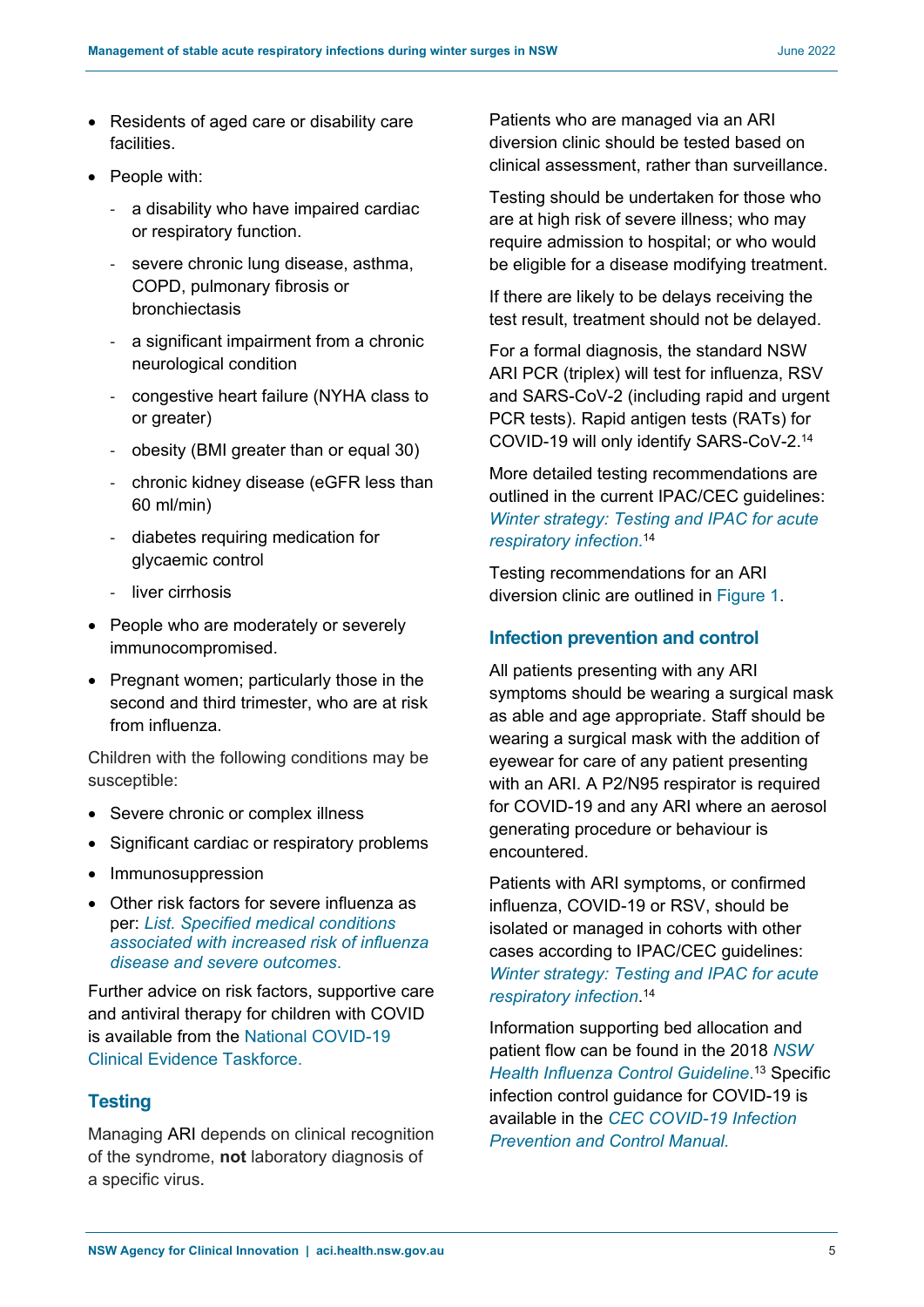# <span id="page-6-0"></span>**Patient cohort and management strategies**

Patients suitable for management in an ARI diversion clinic include adults and children presenting with mild to moderate, stable differentiated and undifferentiated ARI.

Tables 1 and 2 outline ARI severity definitions and suggested management approaches. The severe and critical presentation definitions have been included in the tables to assist local services to identify which patient presentations are not suitable for management via ARI diversion clinics.

People presenting with severe or critical ARI who are not suitable for diversion and management should follow usual ED escalation and admission protocols.

| <b>Presentation</b><br>of illness | <b>Definition</b>                                                                                                                                                                                                                                                                                                                                                                                                                                                                                                                                                | <b>Management approach</b>                                                                                                                                                                                                                                                                                                                                                                                                                                                                                                                                      |
|-----------------------------------|------------------------------------------------------------------------------------------------------------------------------------------------------------------------------------------------------------------------------------------------------------------------------------------------------------------------------------------------------------------------------------------------------------------------------------------------------------------------------------------------------------------------------------------------------------------|-----------------------------------------------------------------------------------------------------------------------------------------------------------------------------------------------------------------------------------------------------------------------------------------------------------------------------------------------------------------------------------------------------------------------------------------------------------------------------------------------------------------------------------------------------------------|
| <b>Mild ARI</b>                   | An individual with no or mild clinical features,<br>suggestive of mild illness (with consideration<br>for 'between the flags' criteria):<br>No OR mild symptoms and signs (fever,<br>cough, sore throat, malaise, headache,<br>muscle pain, nausea, vomiting, diarrhoea,<br>loss of taste and smell).<br>No new shortness of breath or difficulty<br>$\bullet$<br>breathing on exertion.<br>No evidence of lower respiratory tract<br>$\bullet$<br>disease during clinical assessment, or on<br>imaging (if performed).<br>Pulse <100bpm, SpO2 >94% on room air. | <b>Suitable</b> for review in ARI diversion<br>clinic.<br>Home with advice. In susceptible or<br>$\bullet$<br>high-risk groups, consider the use of<br>an antiviral regime for influenza or<br>COVID-19. Notify general<br>practitioner.<br>For those with COVID-19,<br>$\bullet$<br>assessment and management can<br>be supported by: Emergency<br>department assessment and<br>management of COVID-19 in<br>adults. $15$                                                                                                                                      |
| <b>Moderate ARI</b>               | A stable patient with evidence of lower<br>respiratory tract disease (with consideration<br>for 'between the flags' criteria):<br>During clinical assessment, such as<br>oxygen saturation 92-94% on room<br>air at rest<br>desaturation or breathlessness with<br>mild exertion.<br>May have evidence of pneumonia on<br>chest x-ray.                                                                                                                                                                                                                           | May be suitable for review in ARI<br>$\bullet$<br>diversion clinic.<br>Consider admission to hospital for<br>$\bullet$<br>high-risk people. Refer to ED for<br>further assessment or direct<br>admission from clinic if possible.<br>Those unwell enough and requiring<br>$\bullet$<br>hospitalisation with confirmed<br>influenza, consider the use of<br>oseltamavir.<br>For those with COVID-19, refer to<br>$\bullet$<br>Care of adult patients with COVID-<br>19 in acute inpatient wards - a<br>model of care for NSW Health<br>clinicians. <sup>16</sup> |

<span id="page-6-1"></span>

| Table 1. Severity definitions of ARI in adults (>16 years), with suggested management |  |
|---------------------------------------------------------------------------------------|--|
| approach                                                                              |  |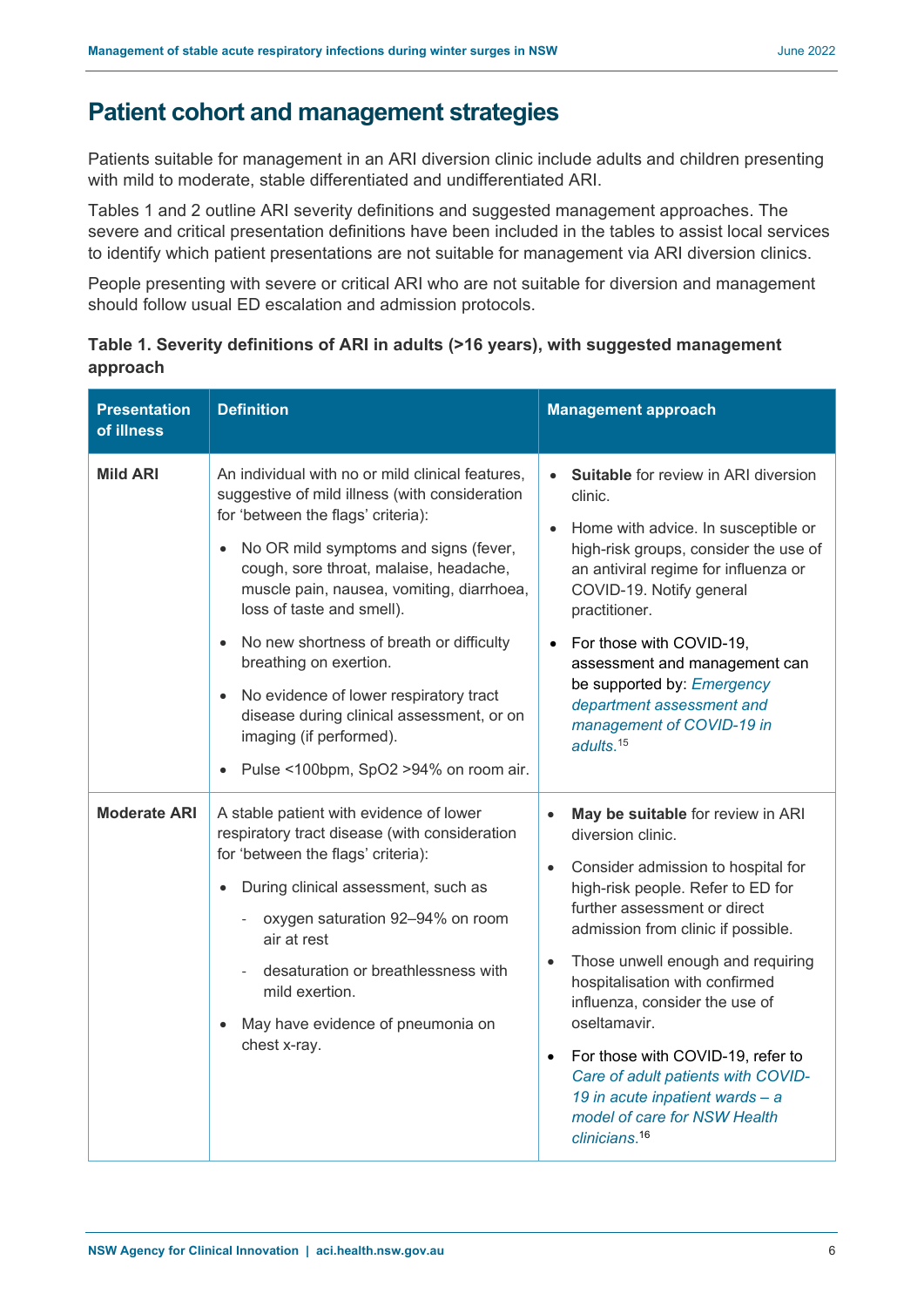| <b>Presentation</b><br>of illness | <b>Definition</b>                                                                                                                                                                                                                                                                                                                                                                                                                                                                                                                                                                                                        | <b>Management approach</b>                                                                                                                                                                                                                                                                                                                                                  |
|-----------------------------------|--------------------------------------------------------------------------------------------------------------------------------------------------------------------------------------------------------------------------------------------------------------------------------------------------------------------------------------------------------------------------------------------------------------------------------------------------------------------------------------------------------------------------------------------------------------------------------------------------------------------------|-----------------------------------------------------------------------------------------------------------------------------------------------------------------------------------------------------------------------------------------------------------------------------------------------------------------------------------------------------------------------------|
| <b>Severe ARI</b>                 | A patient with signs of moderate disease who<br>is deteriorating.<br><b>OR</b><br>A patient meeting any of the following criteria<br>(with consideration for 'between the flags'<br>criteria):<br>Respiratory rate $\geq$ 30 breaths/min<br>$\bullet$<br>Oxygen saturation < 92% on room air at<br>$\bullet$<br>rest or requiring oxygen<br>Lung infiltrates > 50%                                                                                                                                                                                                                                                       | Not suitable for review in ARI<br>$\bullet$<br>diversion clinic.<br>Follow usual ED escalation protocols<br>$\bullet$<br>for admission.<br>Admission to respiratory ward or ICU<br>$\bullet$<br>for management. For COVID-19,<br>refer to Care of adult patients with<br>COVID-19 in acute inpatient wards -<br>a model of care for NSW Health<br>clinicians. <sup>16</sup> |
| <b>Critical ARI</b>               | A patient meeting any of the following criteria<br>(with consideration for 'between the flags'<br>criteria):<br>Respiratory failure, defined as<br>$\bullet$<br>any of the following:<br>Severe respiratory failure (PaO2/FiO2<br>$< 200$ )<br>Respiratory distress or acute<br>respiratory distress syndrome (ARDS)<br>Deteriorating, despite non-invasive<br>$\overline{\phantom{a}}$<br>forms of respiratory support (i.e. non-<br>invasive ventilation [NIV], or high-flow<br>nasal oxygen [HFNO])<br>Requiring mechanical ventilation<br>Hypotension or shock<br>Impairment of consciousness<br>Other organ failure | <b>Not suitable for review in ARI</b><br>$\bullet$<br>diversion clinic.<br>Follow usual ED escalation protocols<br>$\bullet$<br>for admission.<br>Admission to ICU.<br>$\bullet$                                                                                                                                                                                            |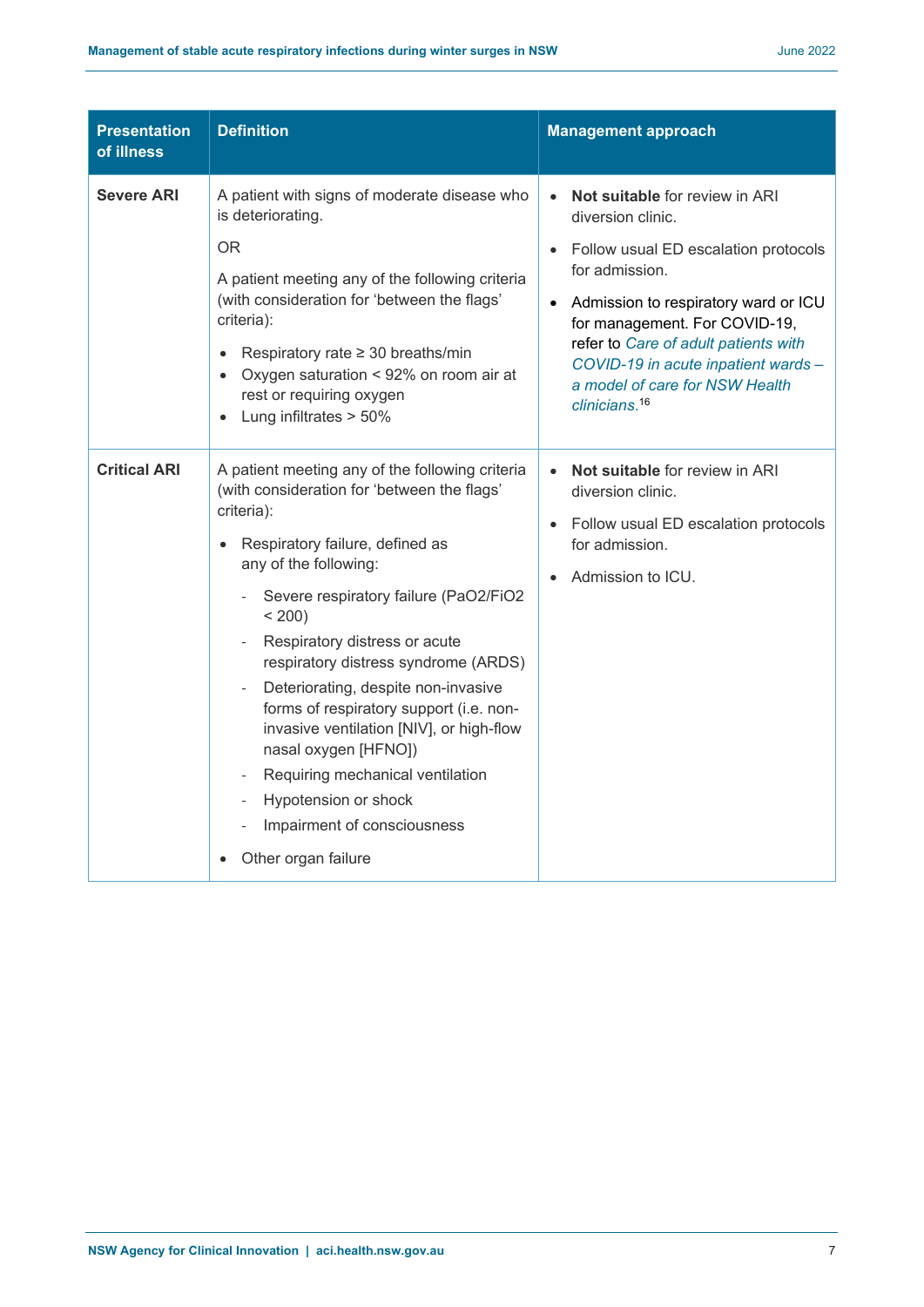| <b>Presentation</b><br>of illness | <b>Definition</b>                                                                                                                                                                                                                                                                                                                                                                                                                                           | <b>Management approach</b>                                                                                                                                                                                                                                                                                                                                                                                     |
|-----------------------------------|-------------------------------------------------------------------------------------------------------------------------------------------------------------------------------------------------------------------------------------------------------------------------------------------------------------------------------------------------------------------------------------------------------------------------------------------------------------|----------------------------------------------------------------------------------------------------------------------------------------------------------------------------------------------------------------------------------------------------------------------------------------------------------------------------------------------------------------------------------------------------------------|
| <b>Mild ARI</b>                   | An individual with clinical features suggestive<br>of mild illness (with consideration for age-<br>appropriate 'between the flags' criteria):<br>Runny nose, cough, sore throat, fever,<br>$\bullet$<br>chills<br><b>Breathing normally</b><br>Fluid intake and urine output mildly<br>reduced<br>Feeling unwell<br>Mild headache; body ache<br>Less active; fatigue<br>$\bullet$                                                                           | <b>Suitable for review in ARI clinic.</b><br>$\bullet$<br>Home with advice.<br>$\bullet$<br>Notify general practitioner.<br>$\bullet$<br>Consider the use of an antiviral<br>$\bullet$<br>agent for high-risk children with<br>influenza.<br>For high-risk children with COVID-<br>$\bullet$<br>19, consult with child's usual<br>paediatric care or specialty team<br>and/or paediatric ID.                   |
| <b>Moderate ARI</b>               | An individual with clinical features suggestive<br>of moderate illness (with consideration for<br>age-appropriate 'between the flags' criteria):<br>Fever over 39 degrees for days<br>$\bullet$<br>Mild difficulty breathing when active<br>Fluid intake half normal; passing urine<br>more than 3 times per day<br>Concern they are getting more unwell                                                                                                    | <b>Suitable for review in ARI clinic.</b><br>$\bullet$<br>Home with advice.<br>$\bullet$<br>Notify general practitioner. Offer<br>$\bullet$<br>local home-support (such as<br>telephone advice lines; virtual care).<br>Consider the use of an antiviral<br>$\bullet$<br>agent for high-risk children with<br>influenza.<br>For high-risk children with COVID-<br>$\bullet$<br>19, consult with paediatric ID. |
| <b>Severe ARI</b>                 | An individual with clinical features suggestive<br>of severe illness (with consideration for age-<br>appropriate 'between the flags' criteria):<br>Baby under 1 month with fever over 38<br>degrees<br>Moderate or severe difficulty breathing<br>$\bullet$<br>Fluid intake less than half normal;<br>$\bullet$<br>passing urine less than 4 times per day<br>Any other severe symptom, including<br>severe pain, drowsiness, confusion,<br>unable to stand | Not suitable for review in ARI clinic.<br>$\bullet$<br>Follow usual ED escalation protocols<br>$\bullet$<br>for admission.<br>Consider the use of an antiviral<br>$\bullet$<br>agent for all children with influenza if<br>within the first 48 hours. If >48 hours,<br>consult with paediatric ID.<br>For high-risk children with COVID-<br>$\bullet$<br>19, consult with paediatric ID.                       |
| <b>Critical ARI</b>               | An individual meeting the red zone' between<br>the flags' criteria (excluding temperature)<br>and/or the following:<br>Requiring ventilation<br>$\bullet$<br>Experiencing multiorgan failure or shock<br>$\bullet$                                                                                                                                                                                                                                          | Not suitable for review in ARI<br>$\bullet$<br>diversion clinic.<br>Follow usual ED resuscitation and<br>$\bullet$<br>escalation protocols for admission<br>(likely to ICU).                                                                                                                                                                                                                                   |

# <span id="page-8-0"></span>**Table 2. Severity definitions of ARI in children (<16 years), with suggested management approach**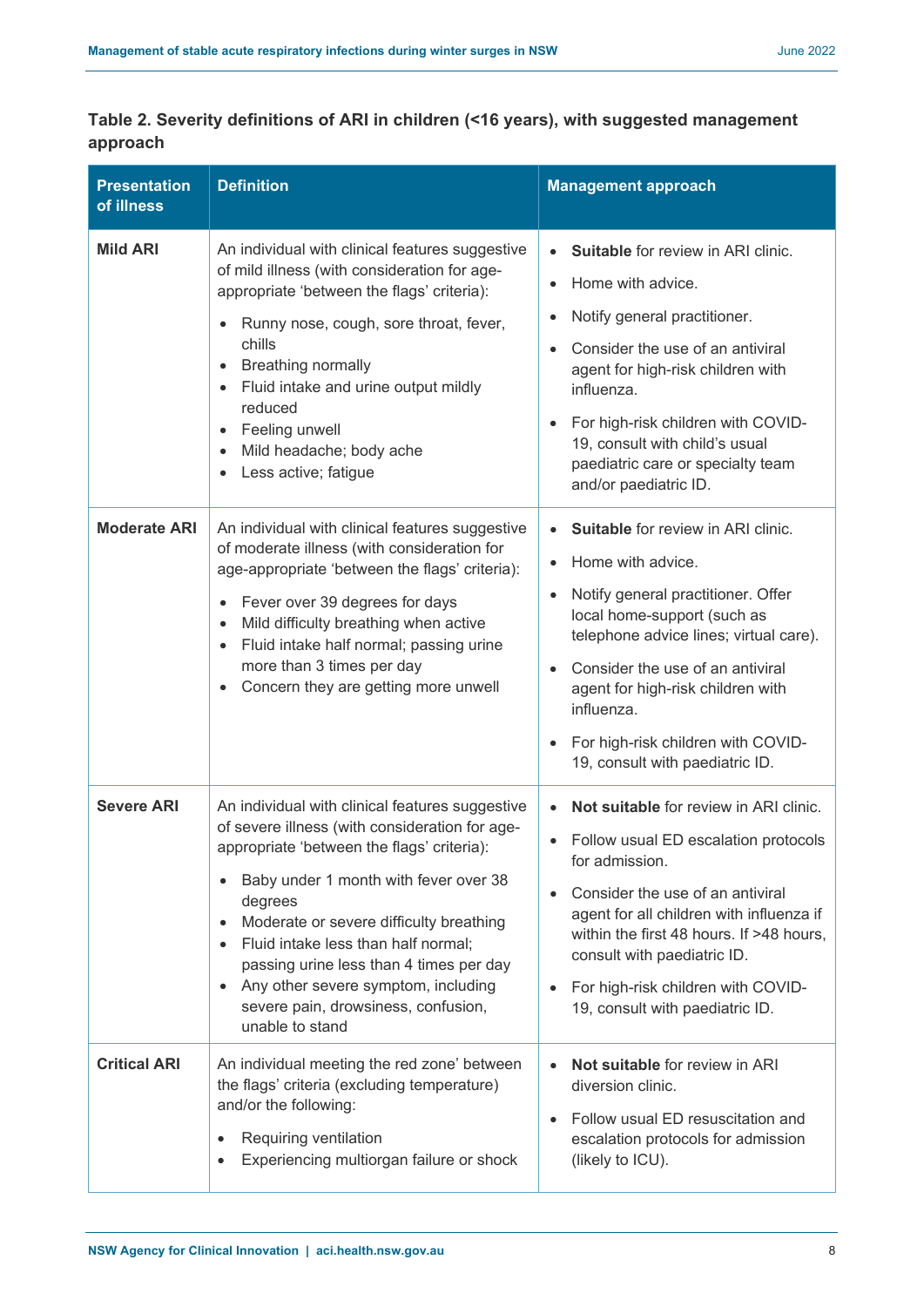#### <span id="page-9-0"></span>**Acute treatment for ARI**

The anticipated high volume of presentations of ARI means that treatment of diagnosed influenza and COVID-19 must be initiated early.

#### <span id="page-9-1"></span>**Influenza**

There are three medications available for the treatment of symptomatic influenza:

- Oseltamivir (Tamiflu)
- Peramivir (Rapivab)
- Zanamivir (Relenza)

These medications have been shown to modestly reduce the time to alleviation of symptoms in people with influenza.<sup>4</sup> These medications should be commenced early in the disease to be most effective; within the **first 48 hours** of symptoms.

For those who are immunocompromised and experience persistent viral replication:

- these treatments may still be of value, even when commenced later (e.g., within four days of symptom onset)
- extending the treatment course to 10 days and/or use of a high dose oseltamivir regime (i.e. 150 mg twice daily) may be considered. This may shorten time to symptom alleviation and viral shedding, but does increase side effects.<sup>17</sup>

Oseltamivir and zanamivir are considered **safe to use in pregnancy and breastfeeding women**.

In terms of prophylaxis, oseltamivir and zanamivir have been shown to prevent influenza infection in susceptible patients with a high level of exposure when given prophylactically within two days of exposure. It should be considered for close contacts of known cases in an outbreak setting within a residential aged care or health facility.

An overview of these medications, including patient population, formulation, dose and administration for influenza treatment and

prophylaxis, is outlined in tables 1 and 2 in [appendix 1](#page-14-3).

See also *[NSW Health policy](https://www1.health.nsw.gov.au/pds/ActivePDSDocuments/PD2016_035.pdf) directive – [Statewide Standing Orders](https://www1.health.nsw.gov.au/pds/ActivePDSDocuments/PD2016_035.pdf) for the Supply or [Administration of Medication for Public Health](https://www1.health.nsw.gov.au/pds/ActivePDSDocuments/PD2016_035.pdf)  [Response \(2016\)](https://www1.health.nsw.gov.au/pds/ActivePDSDocuments/PD2016_035.pdf)*. 18

#### <span id="page-9-2"></span>**COVID-19**

There are six medications available for treatment, pre-exposure and post-exposure prophylaxis for COVID-19:

- Sotrovimab (Xevudy)
- Casirivimab plus imdevimab (Ronapreve)
- Molnupiravir (Lagevrio)
- Nirmatrelvir plus ritonavir (Paxlovid)
- Tixagevimab plus cilgavimab (Evusheld)
- Remdesivir (Veklury)

Generally, these medicines are for use early in the course of the disease, before significant symptoms or severe disease have developed, and within a window of 5 to 7 days from the onset of infection (except for those for use in pre- and post-exposure prophylaxis).

Though the indications for these medications are similar, they are not identical. Eligibility in NSW aligns to either the National COVID-19 Clinical Evidence Taskforce (NCCET) recommendations, Pharmaceutical Benefits Scheme (PBS) criteria or, in the case of tixagevimab plus cilgavimab, the TGAapproved product information criteria. 19

Individual medicine eligibility criteria should be reviewed with consideration to which COVID-19 variants are likely to be circulating in the community.

Refer to *[Guidance for the use of anti-SARS-](https://aci.health.nsw.gov.au/__data/assets/pdf_file/0010/698005/ACI-Guidance-for-use-of-anti-SARS-CoV-2-monoclonal-antibodies-and-antiviral-agents.pdf)[CoV-2 monoclonal antibodies and antiviral](https://aci.health.nsw.gov.au/__data/assets/pdf_file/0010/698005/ACI-Guidance-for-use-of-anti-SARS-CoV-2-monoclonal-antibodies-and-antiviral-agents.pdf)  [agents as prophylaxis or to prevent severe](https://aci.health.nsw.gov.au/__data/assets/pdf_file/0010/698005/ACI-Guidance-for-use-of-anti-SARS-CoV-2-monoclonal-antibodies-and-antiviral-agents.pdf)  [infection from COVID-19 in NSW.](https://aci.health.nsw.gov.au/__data/assets/pdf_file/0010/698005/ACI-Guidance-for-use-of-anti-SARS-CoV-2-monoclonal-antibodies-and-antiviral-agents.pdf)*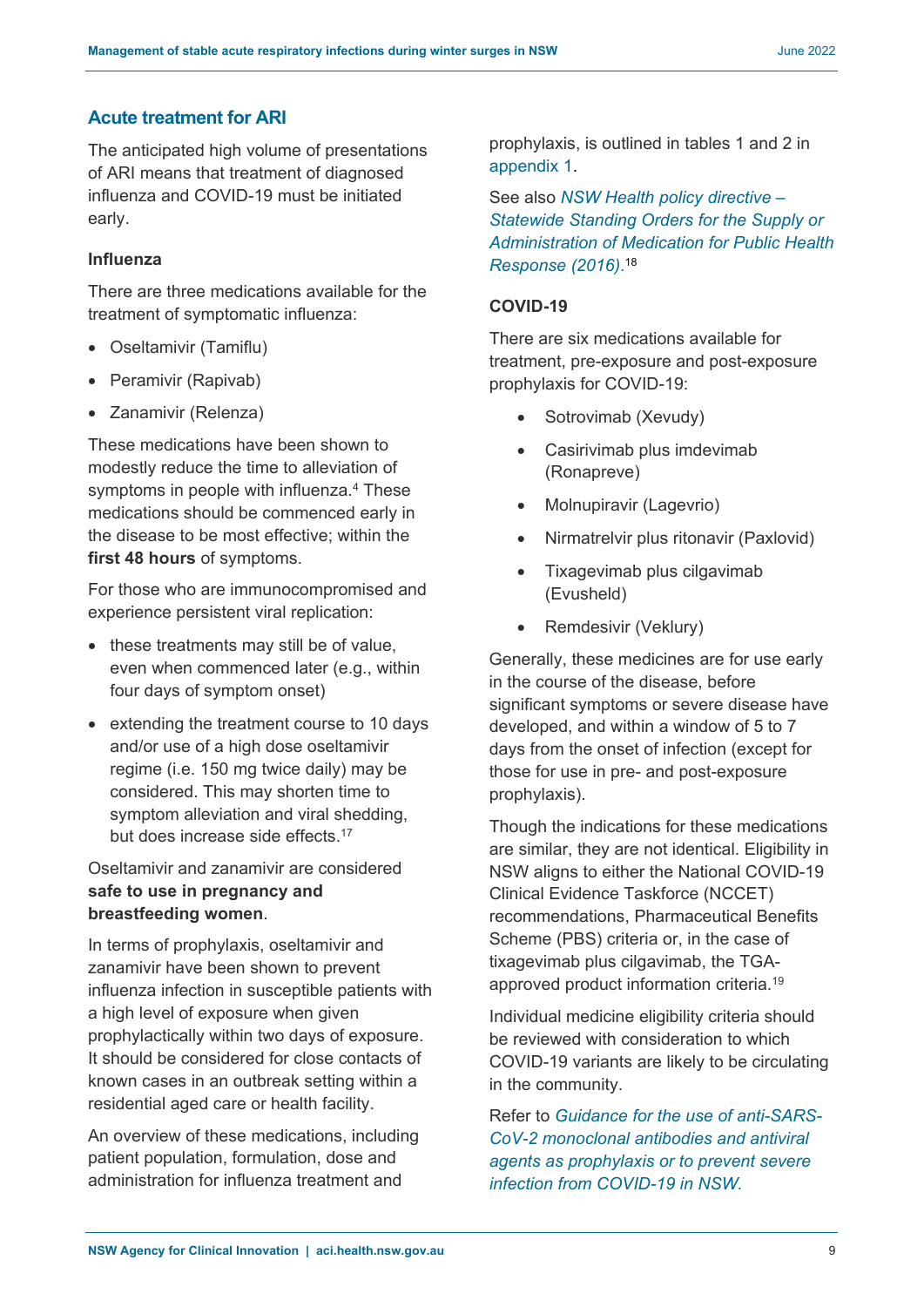# <span id="page-10-0"></span>**Principles of operationalising models of care**

There are several key principles which should be considered in operationalising this model locally. Delivery may vary between LHDs. This document will evolve based on the experiences of LHDs in the implementation of local delivery models.

## <span id="page-10-1"></span>**Site selection and layout**

The location or layout of an ARI diversion clinic should be in an area of the hospital or health facility which is easily accessible for patients; and where there is reduced risk of patients with an ARI coming into contact with other patients, visitors and healthcare workers.

Where possible, there should be a separate entry and exit to other patient care areas.

The layout should be able to support:

- a waiting area, consultation areas and have suitable ventilation
- access to amenities, such as bathrooms within the location
- a plan to separate vulnerable or high-risk patients from others in the clinic to avoid cross infection.
- a requirement for support services and cleaning
- an allocated location for staff amenities and meal breaks.

# <span id="page-10-2"></span>**Access and referral**

This model is not intended to operate as a walk-in model. It is recommended that there is a screening point prior to patients entering the ED to divert people to the clinic and avoid patients having multiple assessment/triage points.

Access to the clinic should be from:

- ED screening or triage point
- hospital or LHD specialty services
- local primary care practitioners.

Requirements for access should be locally determined, including whether appointments need to be booked and whether a verbal referral is sufficient from any of the above areas.

If at review the patient is found to be too unwell to return home (especially those with respiratory distress or on room air SpO2 <92%), refer to ED or directly admit to wards, if possible. Ensure receiving staff are aware the patient has an ARI, and they should continue to wear a N95/P2 mask.

A brief letter of attendance, result of testing and action/s taken should be sent back to referrer and GP.

LHDs may also consider access for staff who are referred for management and treatment of ARI.

#### <span id="page-10-3"></span>**Setting and delivery modes**

The clinic should support face-to-face and virtual care delivery. Patients may be screened and directed home for a virtual follow-up appointment, if appropriate.

Consideration could be given to a mechanism for virtual screening or clinic appointments. Virtual care services will require access to technology in consultation rooms, as well as a system to book and manage virtual care appointments.

## <span id="page-10-4"></span>**Staffing**

The clinic is intended to be predominantly staffed by nursing workforce. It will require medical oversight, either in person or via virtual care. Specialty and skill mix of clinic staff will be locally determined, but should be comprised of the following:

• Medical or nurse practitioner required to prescribe medications outside existing standing orders.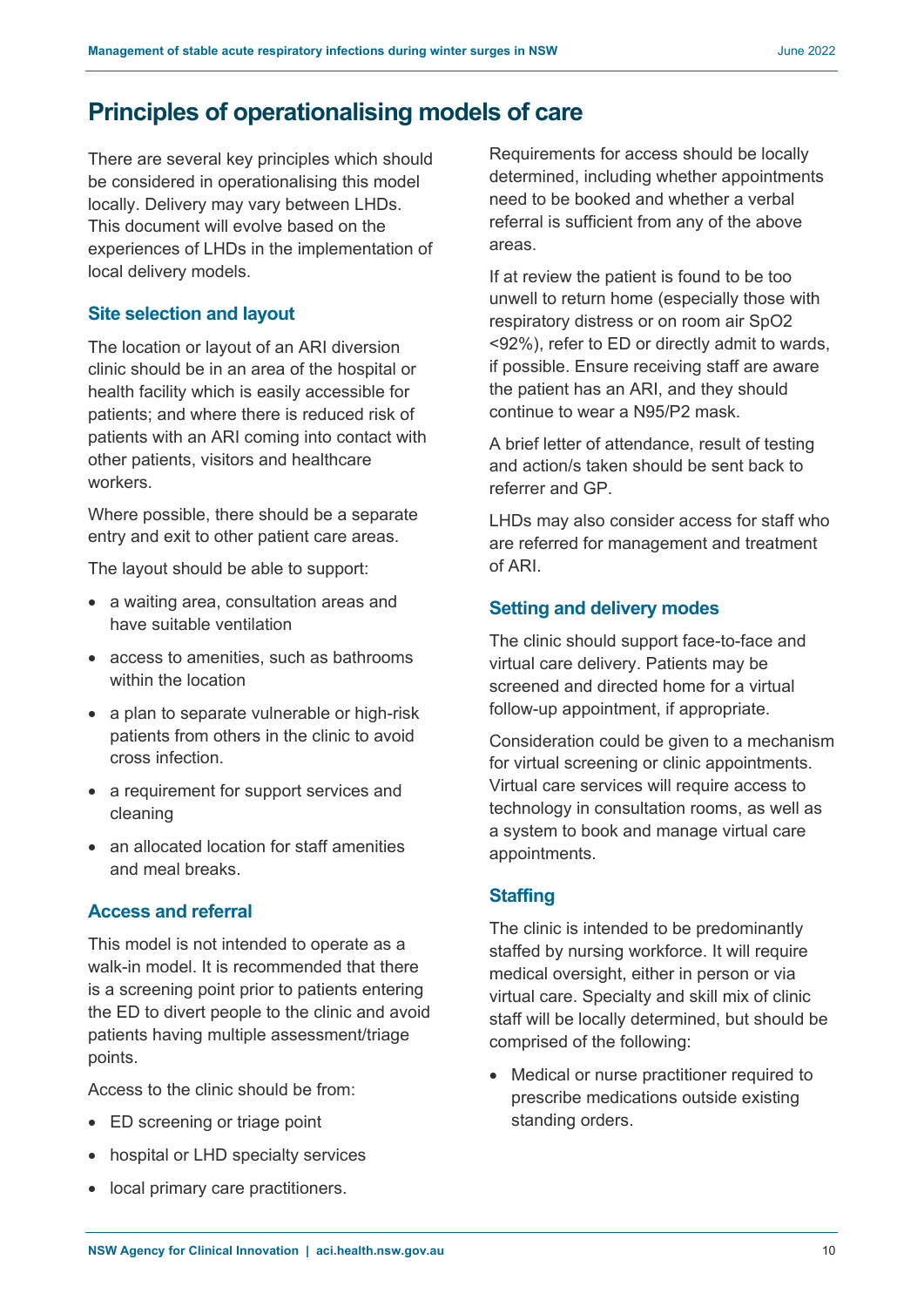- Clinical staff with sufficient experience to undertake initial assessment, identify severity and initiate care.
- A role to support triage and screening.
- Medical oversight for referral and escalation of care.
- Critical non-clinical roles, including administrative, cleaning and security staff.

To manage paediatric presentations, the hospital must have paediatric role delineation and suitable staff capability / skill mix.

## <span id="page-11-0"></span>**Policy and procedures**

Procedures should be agreed and implemented for the management of the clinic that suits local needs, including:

- clinical escalation for patients within the clinic, including clinical emergency response and processes for admission to ED or direct admission to wards
- clinical governance, including executive sponsorship
- prescription for antivirals should occur through NSW Health pharmacy to support timely access to treatment
- mechanisms to follow up results and patients, if required
- direct hospital admission from clinic, if required.

Patients attending the ARI clinic should have an outpatient visit created in the electronic medical record or patient administration system, that can be used to record attendance and any clinical documentation as an outpatient. Patients should also be provided with standardised advice on managing their symptoms and treatment, and what to do if their condition deteriorates

## <span id="page-11-1"></span>**Equipment**

Equipment must be suitable for both adults and children, depending on the local delivery model being operationalised. Minimum clinical requirements include:

- surgical masks for patients
- personal protective equipment for staff
- tympanic thermometers (axillary thermometers for children), pulse oximeters (with adult and paediatric sensor probes), sphygmomanometers (including paedatric-sized blood pressure cuffs)
- examination tables and privacy curtains
- hand hygiene products
- general clinical waste bags/bins; sharps containers
- tissues
- surface cleaning products
- signage and information sheets
- swabs for taking patient specimens and pathology collection process
- resuscitation equipment (adult and paediatric)
- medication standing orders for all appropriate medications
- protocol for clinical emergency response
- oxygen and the means for delivering it to patients.

Minimum communication requirements include:

- telephones
- computers/workstations with access the hospital network, electronic medical record, email and the NSW Health intranet (and/or internet)
- virtual care capable cameras.

ARI diversion clinics should be able to offer COVID-19 RAT and triplex PCR testing.

This list is based on the *Guideline for the Establishment and Operation of COVID-19 Assessment Clinics*. 9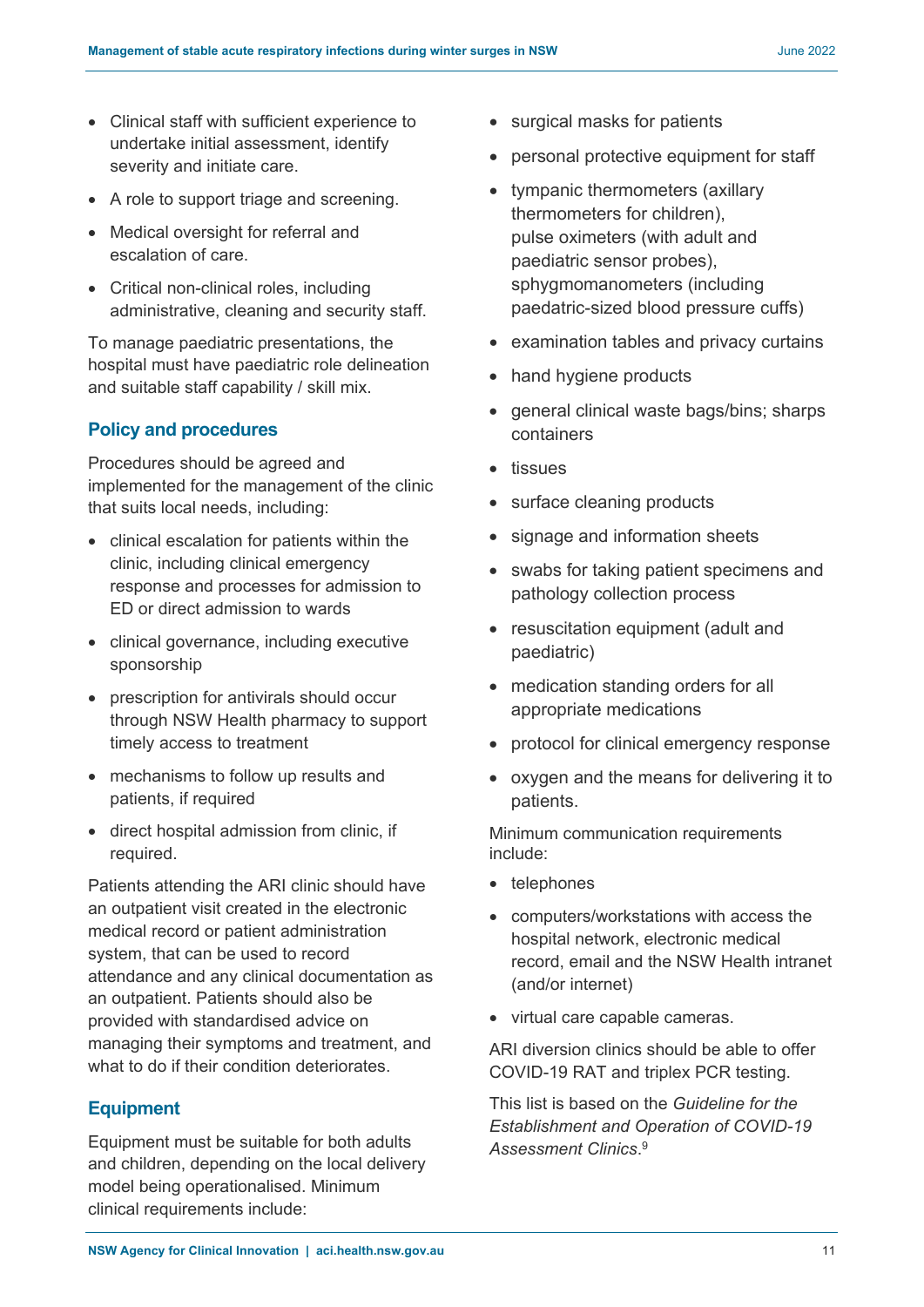## <span id="page-12-0"></span>**Stakeholders and partnerships**

Key local partnerships are essential for the successful establishment of a winter surge ARI diversion clinic. Local teams involved by LHDs/SHNs in stepping-up an ARI clinic may include:

- infection prevention and control teams
- pharmacy departments
- community care teams
- general practitioners and general practice teams
- pathology services
- infrastructure and support services
- patient flow
- information technology support (particularly if delivering virtual care options).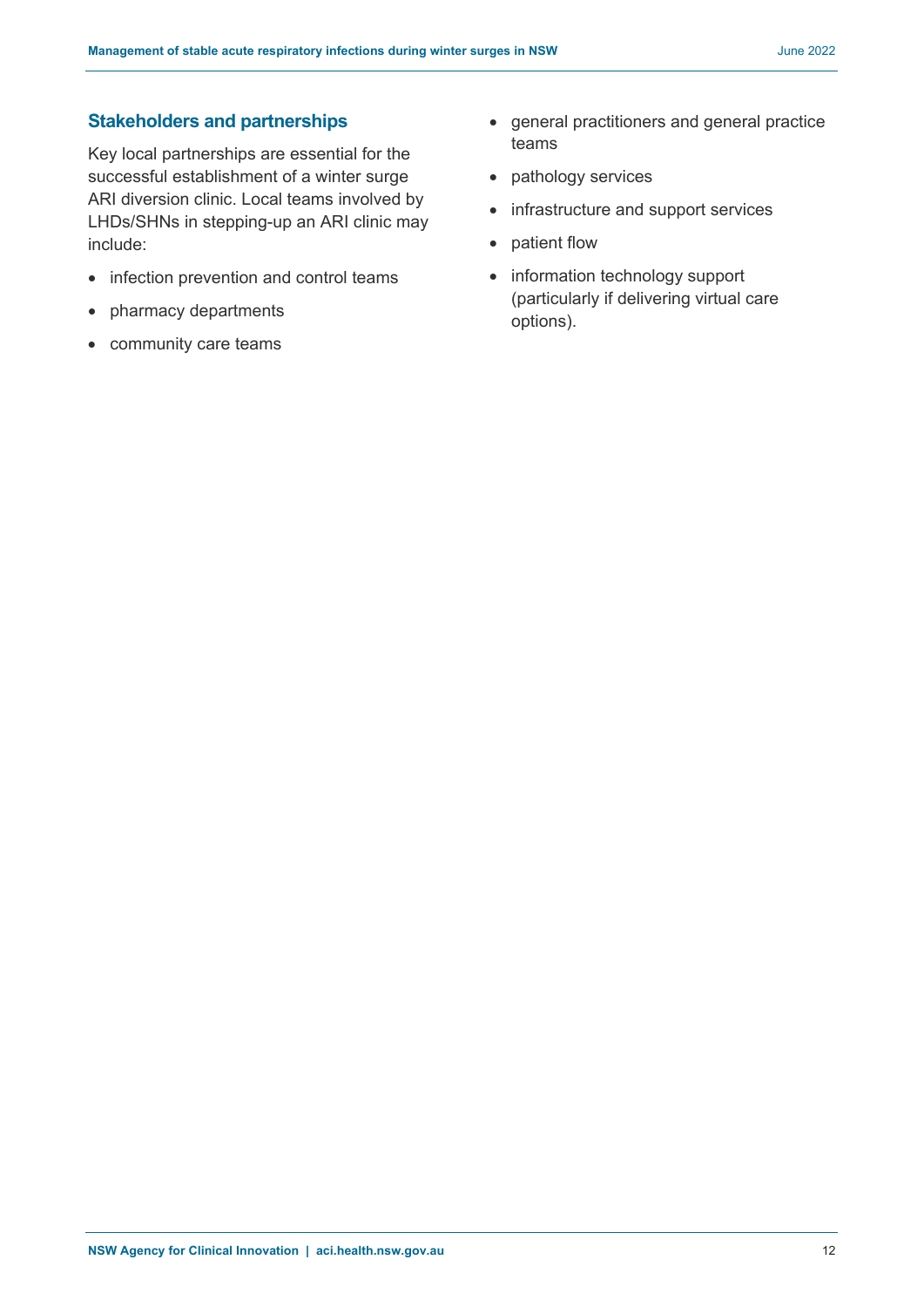# <span id="page-13-0"></span>**Figure 1. Decision pathway: suitability for management in ARI diversion clinic**

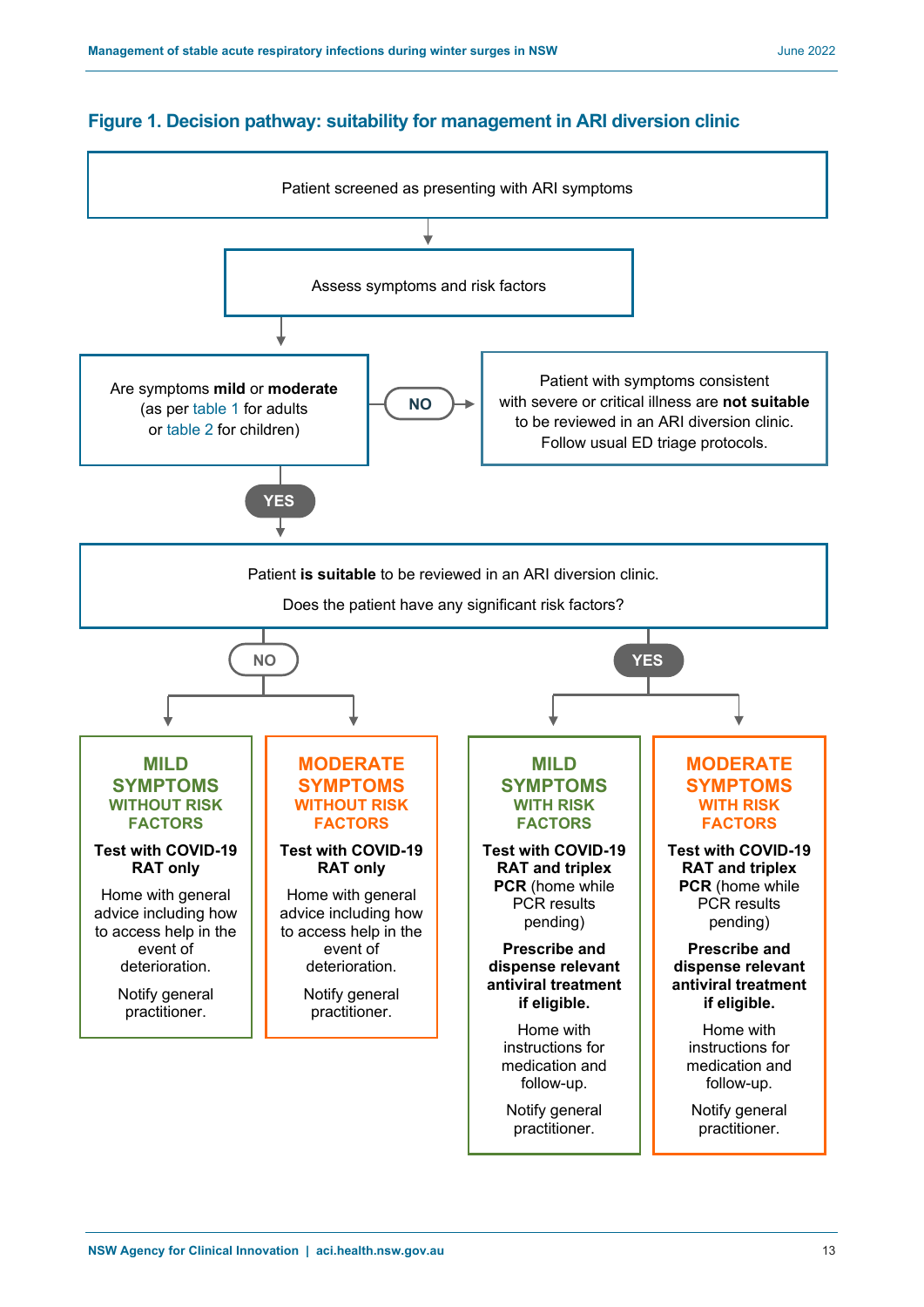# <span id="page-14-3"></span><span id="page-14-0"></span>**Appendix 1. Pharmacological treatment for influenza**

The medication information outlined in Table 1 (treatment) and Table 2 (prophylaxis) are, as per the [TGA approved Product Information](https://www.ebs.tga.gov.au/ebs/picmi/picmirepository.nsf/pdf?OpenAgent&id=CP-2012-PI-02051-3&d=20220608172310101) and the *[Australian Medicines Handbook](https://amhonline.amh.net.au.acs.hcn.com.au/)*. This appendix should be viewed in conjunction with these resources. The availability of medications may differ between facilities.

|                                           | <b>Patient</b><br>population                                                                             | <b>Formulation</b>                                                                        | Dose and administration for<br><b>TREATMENT</b>                                                                                                                                                                                                                                                                                                  | <b>Prophylaxis</b>     |
|-------------------------------------------|----------------------------------------------------------------------------------------------------------|-------------------------------------------------------------------------------------------|--------------------------------------------------------------------------------------------------------------------------------------------------------------------------------------------------------------------------------------------------------------------------------------------------------------------------------------------------|------------------------|
| Oseltamivir<br>$(Tamiflu^{\circledcirc})$ | Suitable in<br>children from<br>birth, adults,<br>pregnant and<br>breastfeeding<br>women                 | Capsule (30<br>mg, 45 mg<br>and $75$ mg)<br>and oral<br>suspension<br>$(6 \text{ mg/mL})$ | Adults: 75 mg twice daily<br>CrCl 30 - 60 mL/min: 30 mg twice daily<br>CrCl $10 - 30$ mL/min: 30 mg once daily<br>Child $> 1$ year:<br>< 15 kg: 30 mg twice daily<br>15-23 kg: 45 mg twice daily<br>23-40 kg: 60 mg twice daily<br>> 40 kg: 75 mg twice daily<br>Birth (at term) - 1 year: 3 mg/kg twice<br>daily<br>Treatment course is 5 days. | $Yes - see$<br>Table 2 |
| Zanamavir<br>(Relenza <sup>®</sup> )      | Suitable in<br>children $\geq 5$<br>years, adults,<br>pregnant<br>and<br>breastfeeding<br>women          | Powder for<br>insufflation                                                                | 2 inhalations (= 10 mg) twice daily.<br>No dose adjustment required in renal<br>impairment.<br>Treatment course is 5 days.                                                                                                                                                                                                                       | $Yes - see$<br>Table 2 |
| Peramavir<br>(Rapivab <sup>®</sup> )      | Suitable in<br>children $> 2$<br>years and adults.<br>Avoid in<br>pregnant and<br>breastfeeding<br>women | Intravenous<br>injection                                                                  | Adults: 600 mg single dose<br>CrCl $30 - 50$ mL/min: 200 mg single<br>dose<br>CrCl $10 - 30$ mL/min: 100 mg single<br>dose<br>Children 2-13 years: 12 mg/kg single<br>dose                                                                                                                                                                       | <b>No</b>              |

## <span id="page-14-1"></span>**Table 1. Medications for influenza treatment in adults and children**

#### <span id="page-14-2"></span>**Table 2. Medications for influenza prophylaxis in adults and children**

|                                    | <b>Patient</b><br>population                                                             | <b>Formulation</b>                                                                                 | Dose and administration for PROPHYLAXIS                                                                                                                                                                                                                                                                                                      |
|------------------------------------|------------------------------------------------------------------------------------------|----------------------------------------------------------------------------------------------------|----------------------------------------------------------------------------------------------------------------------------------------------------------------------------------------------------------------------------------------------------------------------------------------------------------------------------------------------|
| Oseltamivir<br>$(Tamiflu^{\circ})$ | Suitable in<br>children from<br>birth, adults,<br>pregnant and<br>breastfeeding<br>women | Capsule (30<br>mg, 45 mg<br>and $75 \text{ mg}$ )<br>and oral<br>suspension<br>$(6 \text{ mg/mL})$ | Adults: 75 mg once daily<br>CrCl $30 - 60$ mL/min: 30 mg once daily<br>CrCl $10 - 30$ mL/min: 30 mg once daily<br>Child $> 1$ year:<br>$<$ 15 kg: 30 mg once daily<br>15-23 kg: 45 mg once daily<br>23-40 kg: 60 mg once daily<br>> 40 kg: 75 mg once daily<br>Birth (at term) $-1$ year: 3 mg/kg once daily<br>Treatment course is 10 days. |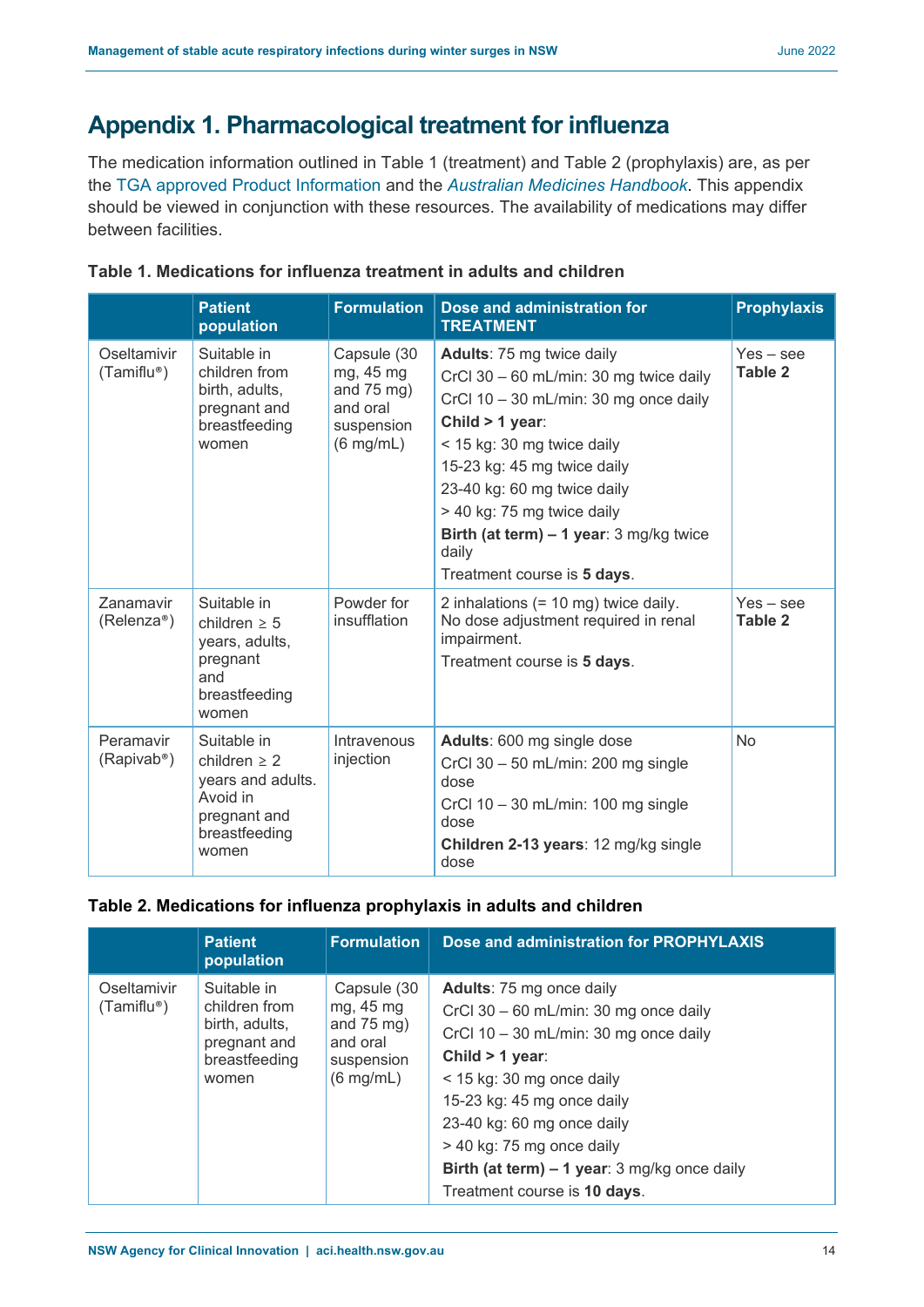|                         | <b>Patient</b><br>population                                                                    | <b>Formulation</b>         | Dose and administration for PROPHYLAXIS                                                                                 |
|-------------------------|-------------------------------------------------------------------------------------------------|----------------------------|-------------------------------------------------------------------------------------------------------------------------|
| Zanamavir<br>(Relenza®) | Suitable in<br>children $\geq 5$<br>years, adults,<br>pregnant<br>and<br>breastfeeding<br>women | Powder for<br>insufflation | 2 inhalations (= 10 mg) once daily. No dose adjustment<br>required in renal impairment.<br>Treatment course is 10 days. |

# **References**

- 1. NSW Agency for Clinical Innovation. COVID-19 Critical Intelligence Unit: Monoclonal antibodies - in brief [internet]. ACI: Sydney; 2021 [cited 9 June 2022]. Available from: [https://aci.health.nsw.gov.au/\\_\\_data/assets/pdf\\_file/0006/696948/Evidence-Check-](https://aci.health.nsw.gov.au/__data/assets/pdf_file/0006/696948/Evidence-Check-Monoclonal-antibodies.pdf)[Monoclonal-antibodies.pdf.](https://aci.health.nsw.gov.au/__data/assets/pdf_file/0006/696948/Evidence-Check-Monoclonal-antibodies.pdf)
- 2. National COVID-19 Clinical Evidence Taskforce Living Guidelines [internet]. NCCET: Melbourne; 2021 [cited 9 June]. Available from: [https://covid19evidence.net.au/#living](https://covid19evidence.net.au/#living-guidelines)[guidelines.](https://covid19evidence.net.au/#living-guidelines)
- 3. NSW Agency for Clinical Innovation. COVID-19 Critical Intelligence Unit: Rapid access models of care for respiratory illness - in brief [unpublished]. ACI: Sydney; 2022 [cited 9 June 2022].
- 4. Jefferson T, Jones MA, Doshi P, et al. Neuraminidase inhibitors for preventing and treating influenza in adults and children. Cochrane Database Syst Rev. 2014 Apr 10(4):CD008965. DOI: 10.1002/14651858.CD008965.pub4
- 5. Jefferson T, Jones M, Doshi P, et al. Oseltamivir for influenza in adults and children: systematic review of clinical study reports and summary of regulatory comments. BMJ. 2014 Apr 9;348:g2545. DOI: 10.1136/bmj.g2545
- 6. Malosh RE, Martin ET, Heikkinen T, et al. Efficacy and Safety of Oseltamivir in Children: Systematic Review and Individual Patient Data Meta-analysis of Randomized Controlled Trials. Clin Infect Dis. 2018 May 2;66(10):1492-500. DOI: 10.1093/cid/cix1040
- 7. Ehrenstein V, Kristensen NR, Monz BU, et al. Oseltamivir in pregnancy and birth outcomes. BMC Infect Dis. 2018 Oct 16;18(1):519. DOI: 10.1186/s12879-018-3423-z
- 8. NSW Health. Guidelines for the establishment and operation of flu clinics during the PROTECT phase of the response to H1N1 influenza '09 [unpublished]. NSW Health: Sydney; 2009 [cited 9 June 2022].
- 9. NSW Health. Guideline for the Establishment and Operation of COVID-19 Assessment Clinics [unpublished]. NSW Health: Sydney; 2020 [cited 9 June 2022].
- 10. Tenforde MW, Morris SB. Multisystem Inflammatory Syndrome in Adults: Coming Into Focus. Chest. 2021 Feb;159(2):471-2. DOI: 10.1016/j.chest.2020.09.097
- 11. Waseem M, Shariff MA, Tay ET, et al. Multisystem Inflammatory Syndrome in Children. J Emerg Med. 2022 Jan;62(1):28-37. DOI: 10.1016/j.jemermed.2021.07.070
- 12. NSW Health. NSW Health COVID-19 self isolation guideline [internet]. NSW Health: Sydney; 2022 [cited 9 June 2022]. Available from: [https://www.nsw.gov.au/covid-](https://www.nsw.gov.au/covid-19/management/self-isolation-covid-and-close)[19/management/self-isolation-covid-and-close.](https://www.nsw.gov.au/covid-19/management/self-isolation-covid-and-close)
- 13. NSW Health. Influenza control guideline [internet]. NSW Health: Sydney; 2018 [cited 9 June 2022]. Available from: [https://www.health.nsw.gov.au/Infectious/controlguideline/Pages/influenza.aspx#2.](https://www.health.nsw.gov.au/Infectious/controlguideline/Pages/influenza.aspx#2)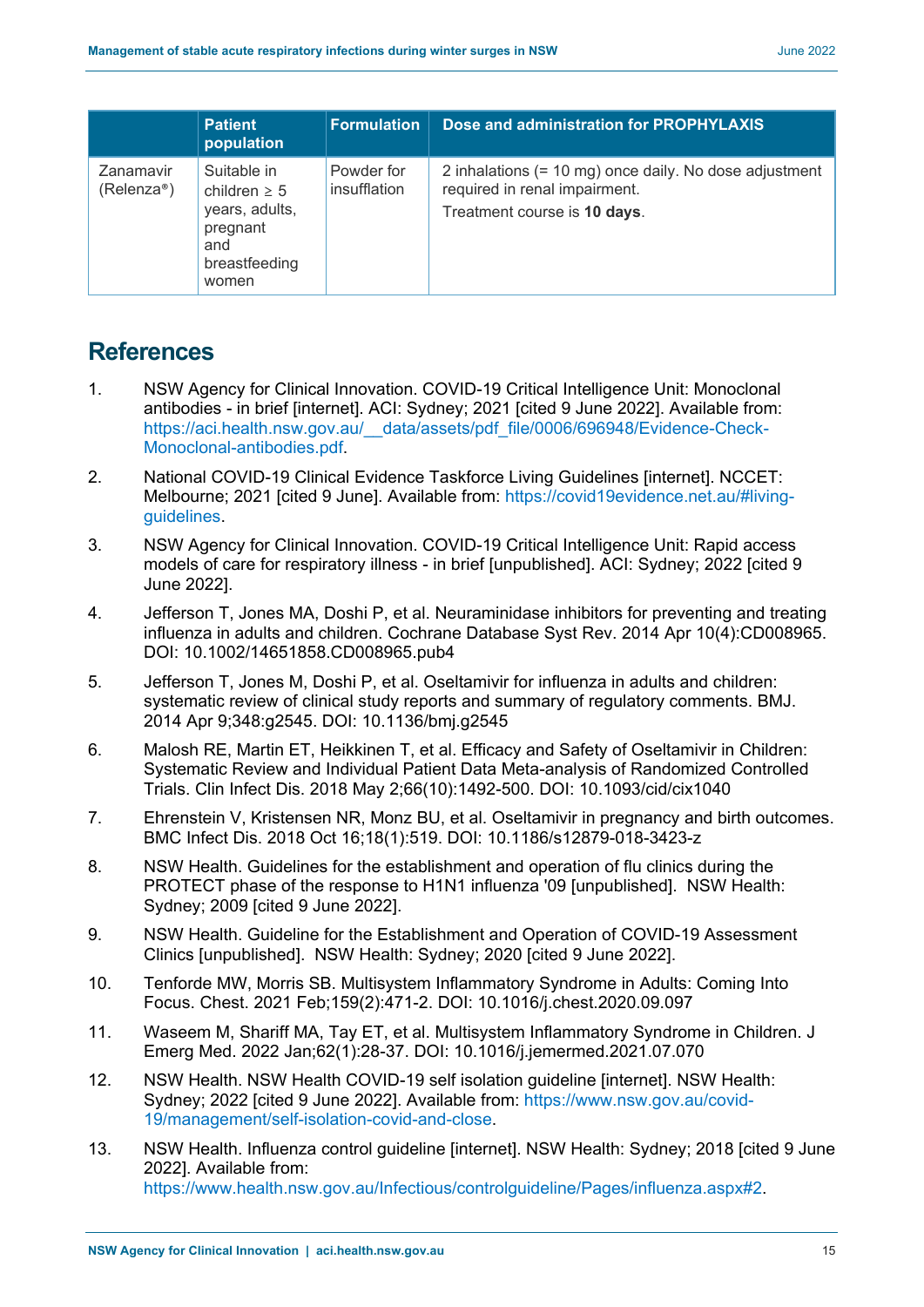- 14. NSW Clinical Excellence Commission. Winter strategy: Testing and IPAC for Acute Respiratory Infection [internet]. CEC: Sydney; 2022 [cited 9 June 2022]. Available from: [https://www.cec.health.nsw.gov.au/\\_\\_data/assets/pdf\\_file/0003/726213/winter-strategy](https://www.cec.health.nsw.gov.au/__data/assets/pdf_file/0003/726213/winter-strategy-testing-and-ipac-for-acute-respiratory-infection.pdf)[testing-and-ipac-for-acute-respiratory-infection.pdf.](https://www.cec.health.nsw.gov.au/__data/assets/pdf_file/0003/726213/winter-strategy-testing-and-ipac-for-acute-respiratory-infection.pdf)
- 15. NSW Agency for Clinical Innovation. Emergency department assessment and management of COVID-19 in adults - NSW quick reference guide [internet]. ACI: Sydney; 2022 [cited 9 June 2022]. Available from: [https://www.health.nsw.gov.au/Infectious/covid-](https://www.health.nsw.gov.au/Infectious/covid-19/communities-of-practice/Documents/guide-ed-assessment-management.pdf)[19/communities-of-practice/Documents/guide-ed-assessment-management.pdf.](https://www.health.nsw.gov.au/Infectious/covid-19/communities-of-practice/Documents/guide-ed-assessment-management.pdf)
- 16. NSW Agency for Clinical Innovation. Care of adult patients with COVID-19 in acute inpatient wards - a model of care for NSW Health clinicians [internet]. ACI: Sydney; 2022 [cited 9 June 2022]. Available from: https://aci.health.nsw.gov.au/ data/assets/pdf file/0003/674526/ACI-Care-of-adult[patients-with-COVID-19-in-acute-inpatient-wards.pdf.](https://aci.health.nsw.gov.au/__data/assets/pdf_file/0003/674526/ACI-Care-of-adult-patients-with-COVID-19-in-acute-inpatient-wards.pdf)
- 17. Mitha E, Krivan G, Jacobs F, et al. Safety, Resistance, and Efficacy Results from a Phase IIIb Study of Conventional- and Double-Dose Oseltamivir Regimens for Treatment of Influenza in Immunocompromised Patients. Infect Dis Ther. 2019 Dec;8(4):613-26. DOI: 10.1007/s40121-019-00271-8
- 18. NSW Health. Statewide Standing Orders for the Supply or Administration of Medication for Public Health Response - policy directive. NSW Health: Sydney; 2022 [cited 10 June 2022]. Available from:

[https://www1.health.nsw.gov.au/pds/ActivePDSDocuments/PD2016\\_035.pdf.](https://www1.health.nsw.gov.au/pds/ActivePDSDocuments/PD2016_035.pdf)

19. NSW Agency for Clinical Innovation. Guidance for the use of anti-SARS-CoV-2 monoclonal antibodies and antiviral agents as prophylaxis or to prevent severe infection from COVID-19 in NSW [internet]. ACI: Sydney; 2022 [cited 9 June 2022]. Available from: https://aci.health.nsw.gov.au/ data/assets/pdf file/0010/698005/ACI-Guidance-for-use-of[anti-SARS-CoV-2-monoclonal-antibodies-and-antiviral-agents.pdf.](https://aci.health.nsw.gov.au/__data/assets/pdf_file/0010/698005/ACI-Guidance-for-use-of-anti-SARS-CoV-2-monoclonal-antibodies-and-antiviral-agents.pdf)